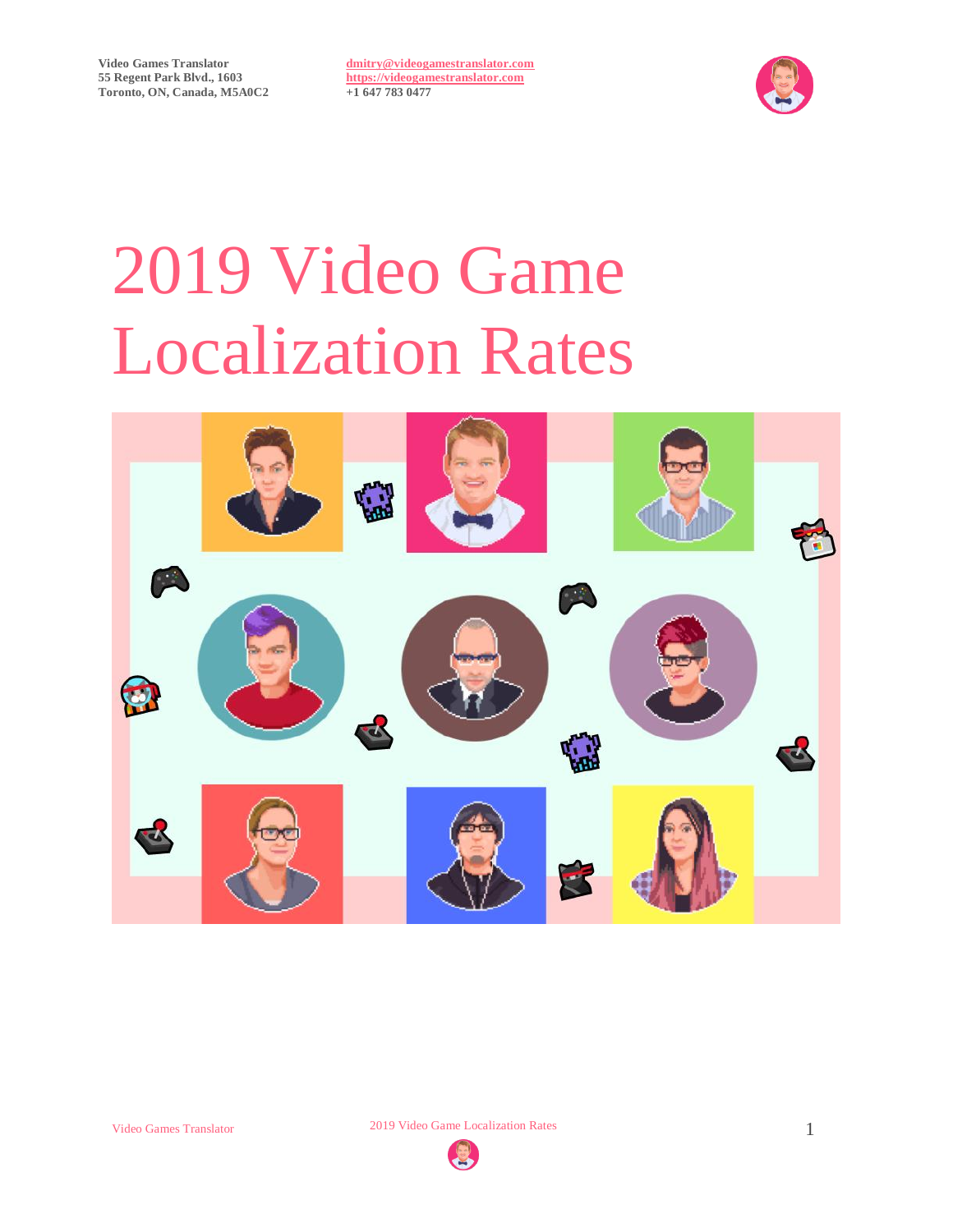



# **A well-rounded team of localization experts, language geeks and gamers**

We're a team of localization experts with over 60 years of combined experience. We help game developers, publishers and localization companies launch their titles globally in more than 10 languages.

### **A few things that set us apart:**

- Dedicated project manager will help you setup your project, prepare instructions and handle all communications with translators;
- All major languages supported;
- We work with games for all major platforms, including PC, iOS, Android, PS4, Xbox One, Nintendo Switch and many others;
- A thorough localization process that includes **research, posting queries, terminology management, translation, proofreading and quality assurance**;
- No minimum fee, we'll gladly provide ongoing support for smaller updates at our current rates;
- We can handle volumes too! Each language pair has a tight-knit team of expert translators that are no strangers to big projects;
- Monthly invoices and secure payment processing we will send you combined invoices at the end of the month that can be easily paid online with a click of a button;

Video Games Translator 2019 Video Game Localization Rates 2

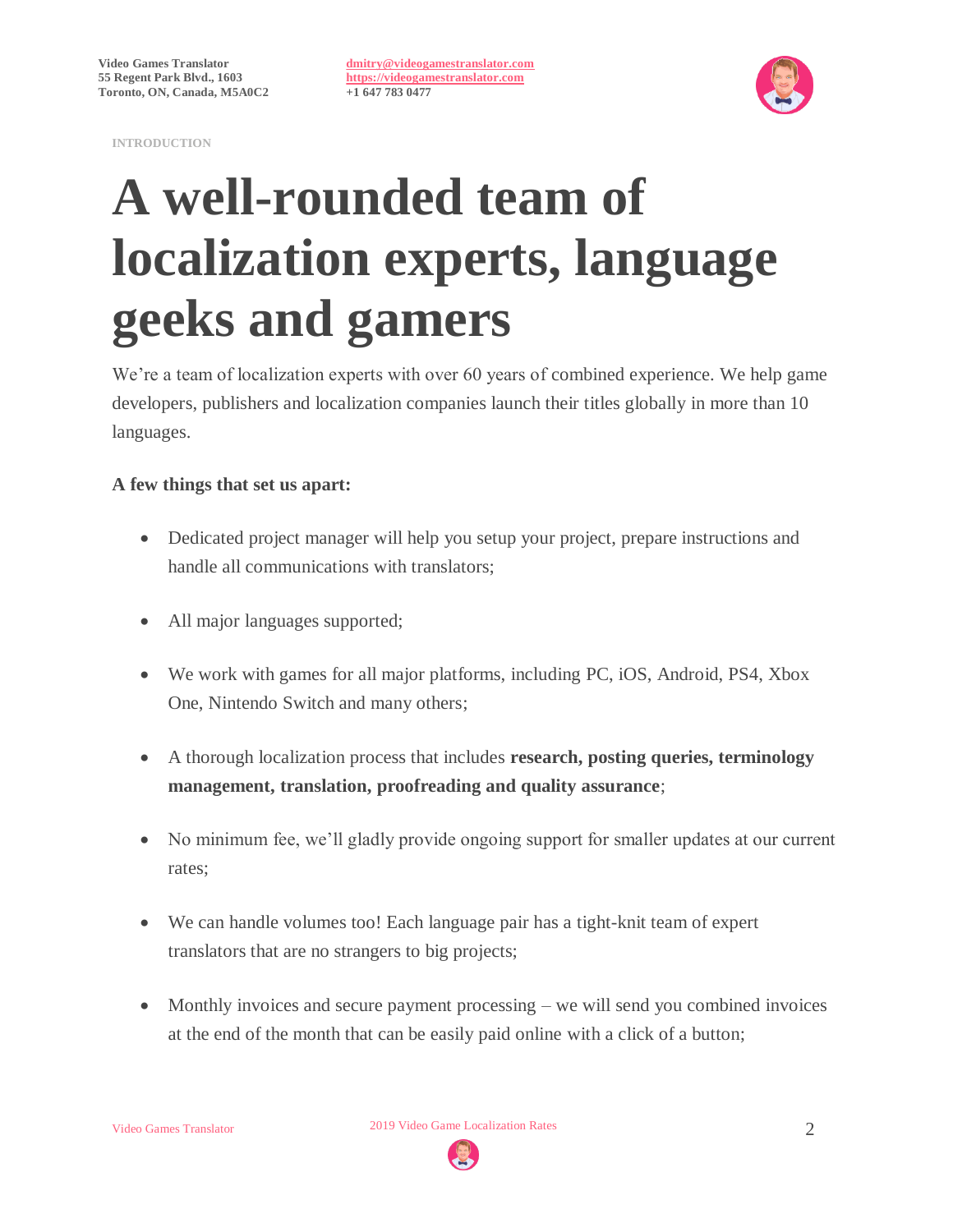**RATES**

**[dmitry@videogamestranslator.com](mailto:dmitry@videogamestranslator.com) [https://videogamestranslator.com](https://videogamestranslator.com/) +1 647 783 0477**



# **2019 Video Game Localization Rates**

Since we're a remote team, our overhead costs are minimal, and **our clients can enjoy reduced rates** when compared to larger localization companies.

We believe that remote work is the future and we want our clients to reap the benefits of such approach. Please note that we charge in USD and on a per word basis. Before we add your project to your bill, we analyze the volume using word-counting software and send you the estimate for approval.

| <b>Language Pair</b>              | Offered rate per word |
|-----------------------------------|-----------------------|
| English-French                    | 0.10 USD per word     |
| English-Italian                   | 0.09 USD per word     |
| English-German                    | 0.12 USD per word     |
| English-Spanish                   | 0.09 USD per word     |
| English-Russian                   | 0.09 USD per word     |
| English-Korean                    | 0.10 USD per word     |
| <b>English-Simplified Chinese</b> | 0.10 USD per word     |
| English-Brazilian Portuguese      | 0.10 USD per word     |
| English-Polish                    | 0.09 USD per word     |
| English-Turkish                   | 0.10 USD per word     |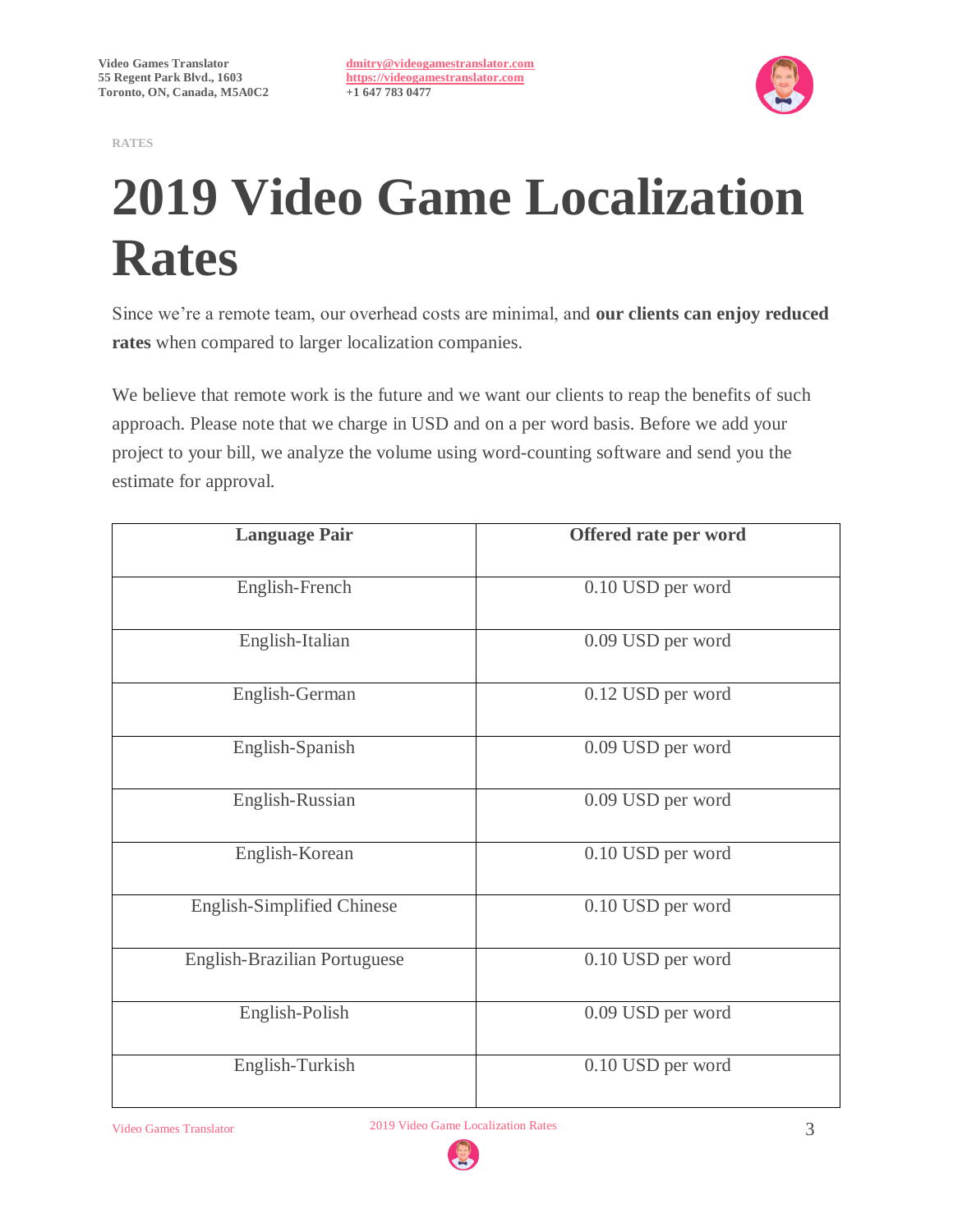**RATES**

**[dmitry@videogamestranslator.com](mailto:dmitry@videogamestranslator.com) [https://videogamestranslator.com](https://videogamestranslator.com/) +1 647 783 0477**



# **2019 Video Game Localization Rates Continued**

| <b>Language Pair</b> | Offered rate per word |
|----------------------|-----------------------|
| English-Japanese     | 0.13 USD per word     |
| English-Thai         | 0.12 USD per word     |
| English-Portuguese   | 0.10 USD per word     |
| English-Czech        | 0.11 USD per word     |
| English-Arabic       | 0.11 USD per word     |

Order Full Localization Today!

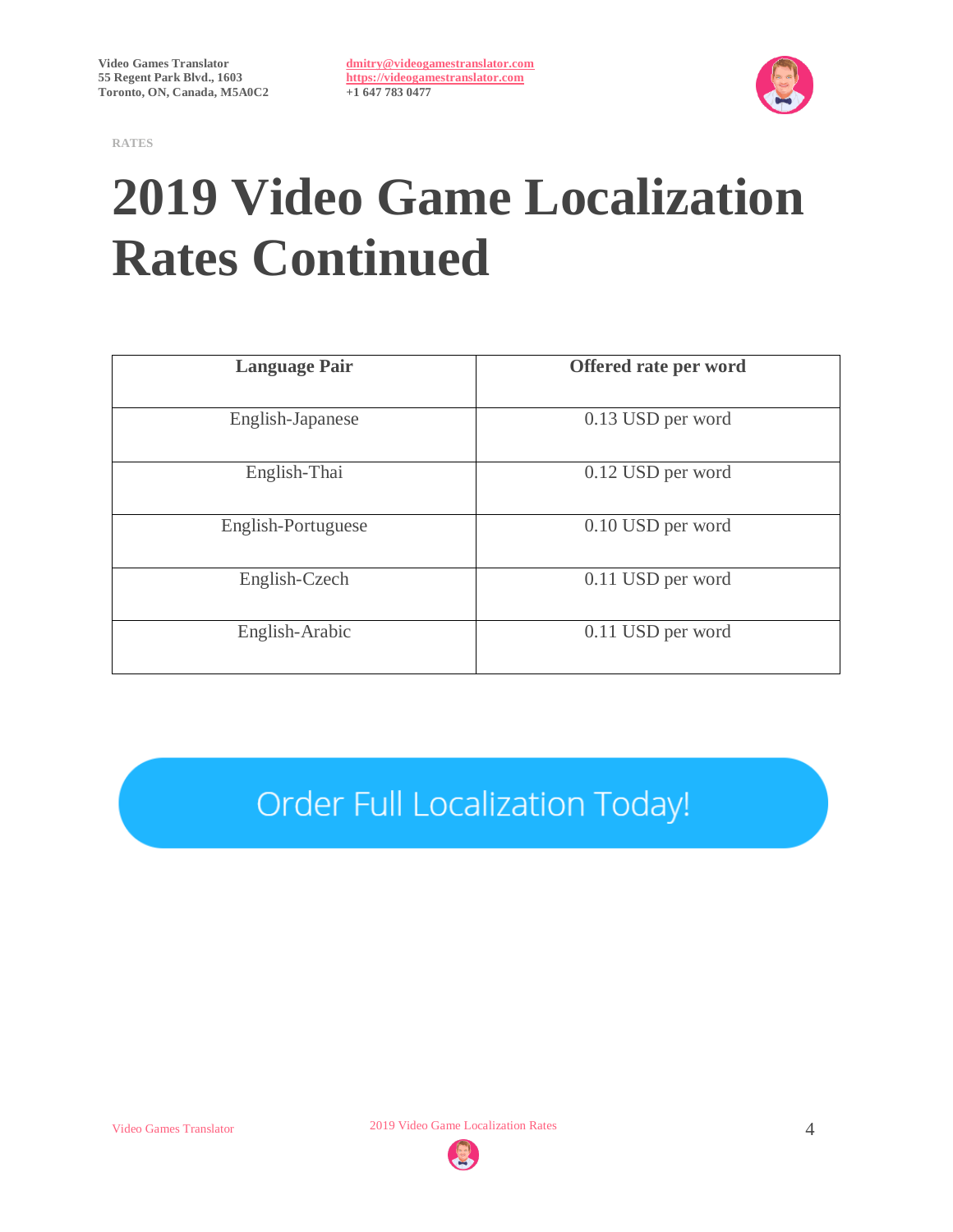

**PROCESS**

### **How we work together**

*We want to make sure you receive the best results possible. Our goal is to help your game succeed globally and the quality of localization is our top priority.*

### **1. The Estimate**

In our initial conversation we'll review your files, analyze them and determine the total word count. Based on the selected languages we'll send you an estimate for approval that will include the suggested delivery deadline. Once the estimate is approved it will be added to your invoice. **For first-time clients we ask for 100% advance payment.** Returning clients can benefit from combined monthly invoices issued at the end of the month.

### **2. The Workflow**

Having a dedicated project manager means that you can forget about all localization-related headaches. We will help you prepare your files, find translators for your languages and handle all communication between you and your localization team. **We'll make sure all your instructions are followed and that all translators aware of additional requirements** (like making sure that we adhere to character limits and use consistent terminology).

We'll also set up a query sheet where you'll be able to see question from your translators and answer their context-related queries. And if our translators spot a typo or too in your source text, we'll make sure to bring this to your attention.

### **3. The Delivery**

We'll send you your localized files on or before the deadline and you'll have 10 days to review them and send us additional questions.